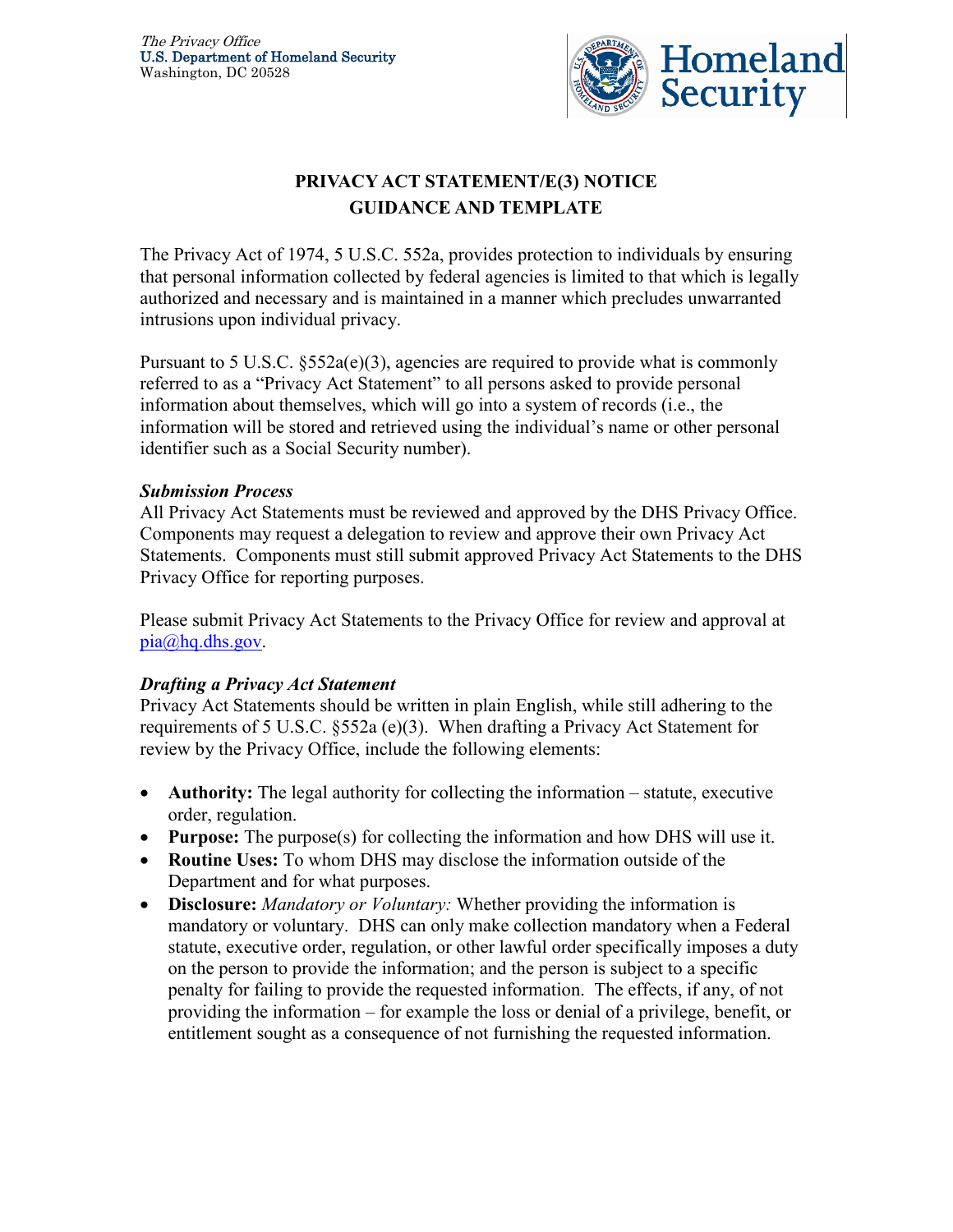#### *Privacy Act Statement versus a Privacy Notice*

Privacy Act Statements should only be used for information collections that will be stored in a Privacy Act System of Records. To include a "Privacy Act Statement" on an information collection that is not covered by the Privacy Act is misleading. However, any time information is collected from a form, DHS encourages a Privacy Notice that describes the same requirements above, in a less formal format.

#### *Collection of SSNs*

If the program or form collects Social Security numbers, specific notice regarding the collection, use, and authorization of Social Security Numbers must be incorporated into the Privacy Act Statement. This is addressed by adding a sentence to the Privacy Act Statement regarding the collection of the SSN.

DHS cannot deny a legal right, benefit, or privilege if individuals refuse to provide their SSN unless the law requires disclosure or, for systems operated before 1 January 1975, a law or regulation adopted prior to that date required disclosure in order to verify the identity of the individual.

Before requesting a Social Security number (SSN), *even if it will not go into a system of records*, the agency must provide notice to the individual which includes:

- The law or authority for collecting the SSN.
- How DHS will use the SSN.
- Whether disclosure is mandatory or voluntary.

The information requested is being requested and may be shared externally as a "routine use" to facilitate the OCPO awards program, and in accordance with [DHS/ALL-011](https://www.federalregister.gov/documents/2018/04/05/2018-06986/privacy-act-of-1974-system-of-records)  [Biographies and Awards System of Records.](https://www.federalregister.gov/documents/2018/04/05/2018-06986/privacy-act-of-1974-system-of-records) Providing this information to is voluntary.